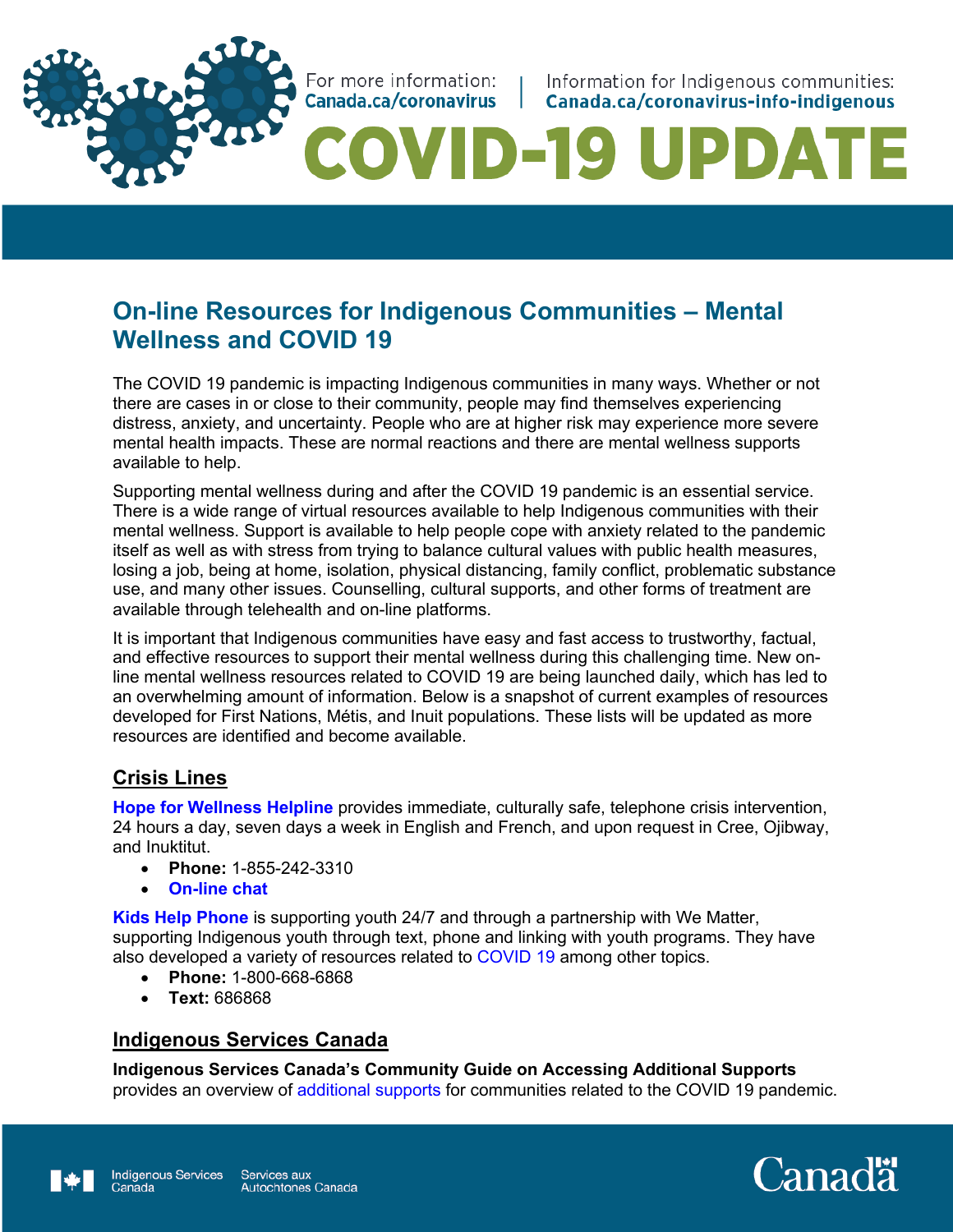

**NIHB Mental Health Counselling** continues to be available and is being delivered via telehealth platforms. Check out this website for more information.

**Mental Wellness Teams** continue to support communities in a variety of ways, including on-line and over the phone. In some regions, face-to-face meetings are still possible, but limited to emergencies only.

- **First Peoples Wellness Circle** (FPWC) are supporting MWTs by providing guidance material on how to support individuals, families, elders, communities, health professionals, and First Nations resources. They also have Indigenous Services Canada videos from Senior Assistant Deputy Minister Valerie Gideon and Chief Nursing Officer Robin Buckland. All their materials can be found here: COVID-19 Information Sheets.
- FPWC will also be launching a secure on-line platform to help MWTs better reach communities in a safe and effective manner. For more information on this work, please see FPWC's website.

**IRS Resolution Health Support Program (IRS RHSP) and support for those affected by the issue of Missing and Murdered Indigenous Women and Girls (MMIWG)** continue to be available. IRS RHSP and MMIWG workers are following public health guidelines and mainly providing services virtually and by phone. Professional counselling for eligible IRS and MMIWG clients is also available at this time and can be provided virtually or by phone.

- A help line provides services for former students of the Indian Residential Schools and their families. These services are accessible 24/7 toll-free at 1-866-925-4419.
- The support line for MMIWG provide immediate assistance, national and independent, tollfree 24/7 at 1-844-413-6649. The service is offered in English, French, Cree, Ojibway and Inuktitut.

Most **federally-funded Treatment Centres** have closed, but in some cases, counselling staff are reaching out to clients over the phone and on-line. Some centres are also exploring on-line options for aftercare and some have been providing care hampers to past clients, elders, and low income community members. Check with treatment centres to find out more. Treatment centres are also being supported by Thunderbird Partnership Foundation.

**OAT Sites** are working with the medical professionals affiliated with their programs to make sure clients have continued access.

**Jordan's Principle** – Services continue during the COVID 19 pandemic. Please see the website for more details.

## **First Nations Specific Resources**

**Assembly of First Nations** has a webpage dedicated to COVID 19 that includes a variety of information including tips and considerations around mental wellness.

**First Peoples Wellness Circle** exists to improve the lives of Canada's First Peoples by addressing healing, wellness and other mental health challenges. They have developed a series of resources for a variety of audiences related to COVID 19.

**Thunderbird Partnership Foundation's** top priority is developing a continuum of care that would be available to all First Nations people in Canada, using the *Honouring Our Strengths* document as a framework. They have developed a variety of resources related to COVID 19, including several specific to substance use.

**First Nations Health Managers Association** works on certification and professional development opportunities. They have pivoted to use their voice as another medium for COVID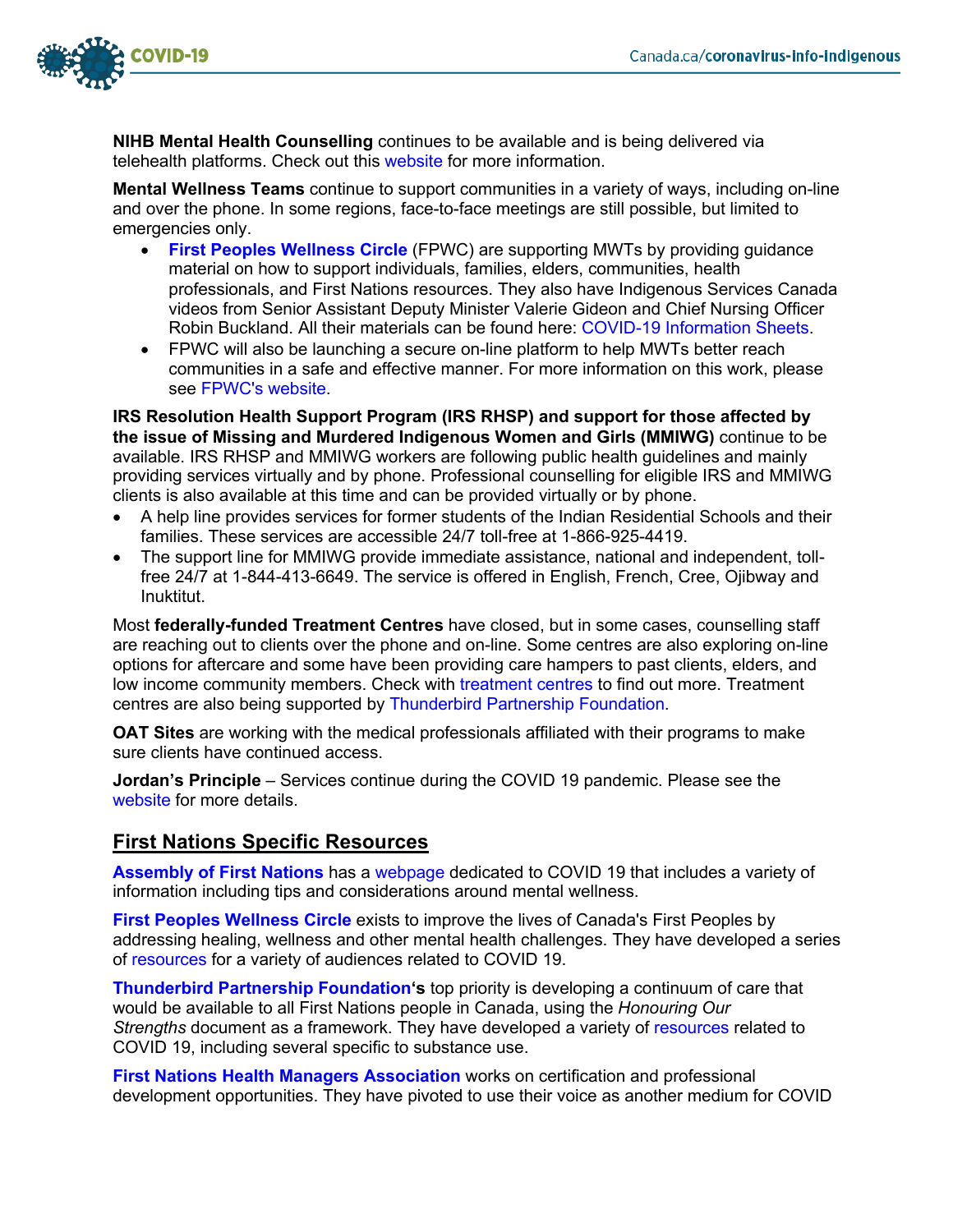

19 messaging. They have been and will continue holding town halls related to COVID 19 that have featured topics such as mental wellness and youth.

**National Association of Friendship Centres** focus on supporting Friendship Centres across Canada. They have developed a webpage with Indigenous resources that are from vetted and trustworthy sources.

**Native Women's Association of Canada** has posted messages on COVID 19 and are helping connect people with their elders.

**First Nations Health Authority** has released podcasts, taped Public Service Announcements, and are airing on the Aboriginal Peoples Television Network. They have been sharing a variety of resources sheets on their website including mental health and cultural supports and staying connected during the COVID 19 Pandemic.

#### **Regionally specific resources:**

#### **Quebec-Labrador**

• **Assembly of First Nations Quebec-Labrador** has launched a webpage with resources on COVID 19, including lists of contacts for more information and psychosocial support and links to COVID 19 information being provided by communities.

#### **Ontario**

- **Chiefs of Ontario** have developed a webpage specific to COVID 19 that includes a health resource database. Links to Provincial Territorial Organizations provide more specific information.
- **Nishnawbe Aski Nation** has a comprehensive website dedicated to COVID 19 resources, including a thorough list of helplines that are available.
- **Grand Council Treaty 3** has a comprehensive website on COVID 19 news, resources, and updates, including a webpage specifically around mental wellness supports.
- **Anishinabek Nation** is providing regular updates on COVID 19.

#### **Manitoba**

- **Assembly of Manitoba Chiefs** are providing regular updates on COVID 19.
- **First Nations Health and Social Secretariat of Manitoba** has a webpage dedicated to COVID 19 that includes a comprehensive array of resources and list of contact information for helplines, health assistance, mental health/counselling, and other supports.

#### **Saskatchewan**

**Federation of Sovereign Indigenous Nations** has a website on emergency management related to COVID 19.

#### **Alberta**

- **Treaty 8 First Nations of Alberta** has developed a website with links to a variety of resources related to COVID 19.
- **Confederacy of Treaty Six Nations** has developed a comprehensive website on COVID 19 including a webpage dedicated to mental health.

#### **British Columbia**

• **First Nations Health Authority** has developed a variety of resources for a variety of audiences including First Nations individuals, health care professionals, and community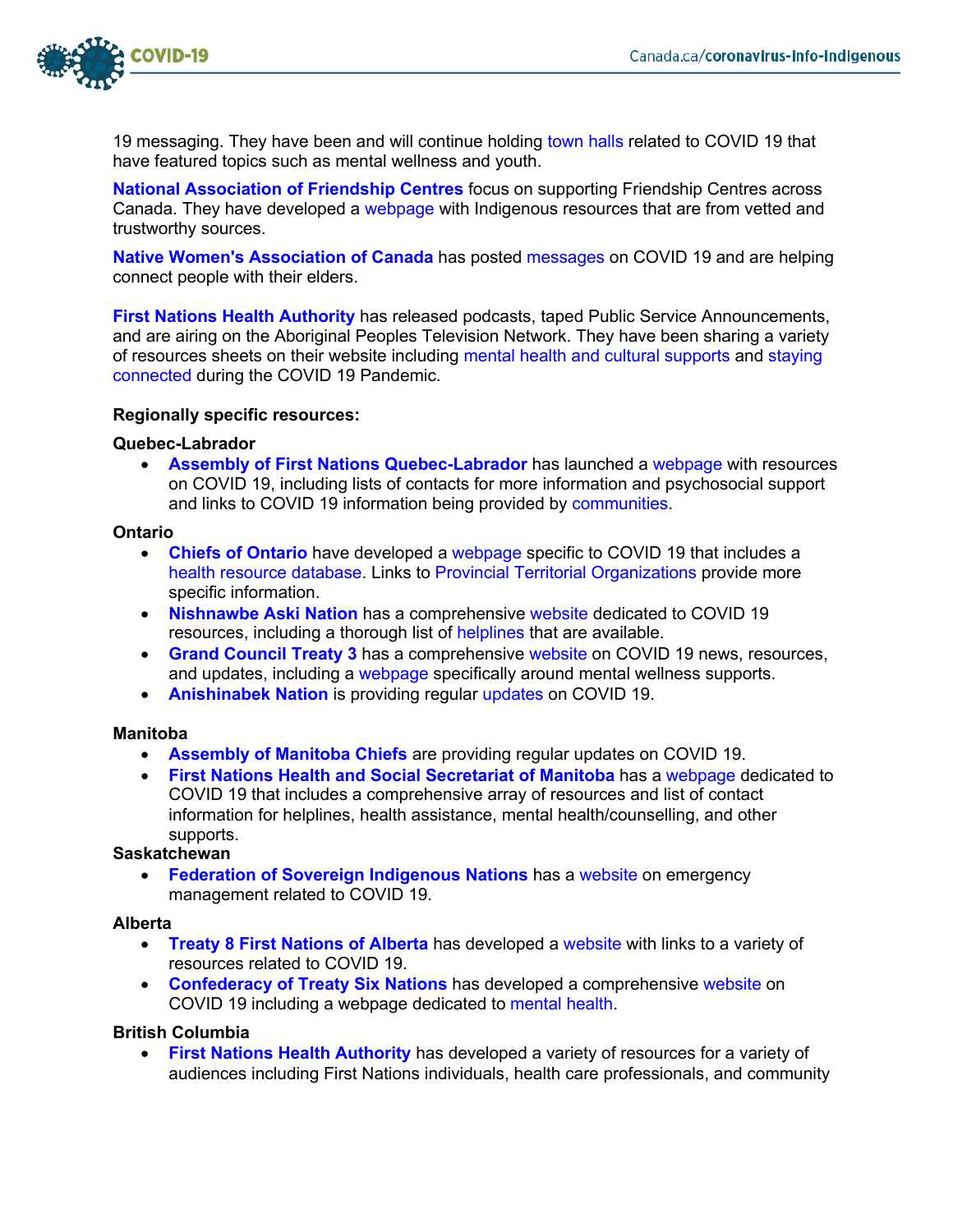

leaders. They have information specific to mental wellness, including details on supports that are available.

### **Métis Specific Resources**

**Métis National Council** has a webpage dedicated to COVID 19 with a variety of resources and messages. While resources are not specific to mental wellness, they do cover aspects of being prepared and responding to the pandemic.

**Regionally specific resources:**

**Métis Nation of Ontario** has a webpage dedicated to COVID 19 and have created a helpline, fact sheets, and town halls specific to COVID 19.

**Manitoba Métis Federation** has posted information around COVID 19, although nothing specific to mental wellness.

**Métis Nation British Columbia** have a webpage on COVID 19 which includes specific about accessing mental wellness supports and information for children and youth.

**Métis Nation Saskatchewan** has provide details around supports specific to COVID 19 through their website.

**Métis Nation of Alberta** has a developed an interim support plan to address COVID 19.

## **Inuit Specific Resources**

**Inuit Tapiriit Kanatami** has various resources posted to their website on COVID 19, including a list of COVID 19 supports for urban Inuit and a tool for children. Their work related to mental wellness and COVID 19 is guided by the National Inuit Suicide Prevention Strategy and their National Inuit Youth Council.

#### **Regionally specific resources:**

**Nunavik Regional Board of Health and Social Services** has a variety of resources on COVID 19, including for mental wellness.

**Qikiqtani Inuit Association** has a webpage dedicated to COVID 19 that includes a variety of resources related to mental wellness.

**Inuvialuit Regional Corporation** has developed a comprehensive support plan that includes various resources related to mental wellness.

## **Youth-Specific Resources**

**We Matter** focuses on life promotion and messages of hope and resilience.

- They have developed toolkits for youth, teachers, and support workers to help youth and those who support youth through challenging times. They also have a, mini-toolkit. This material is also available on USB keys which can be sent to communities, especially those with experiencing issues with connectivity. These toolkits are being used to support Indigenous youth during the COVID 19 pandemic.
- We Matter is also using their on-line platform to reach and support youth on COVID 19. For example, they continue to develop social media content (facebook, Twitter, Instagram) with supportive messages related to the pandemic. They hosted an Instagram live session on April 9<sup>th</sup>, 2020 to facilitate a discussion among youth about COVID 19.